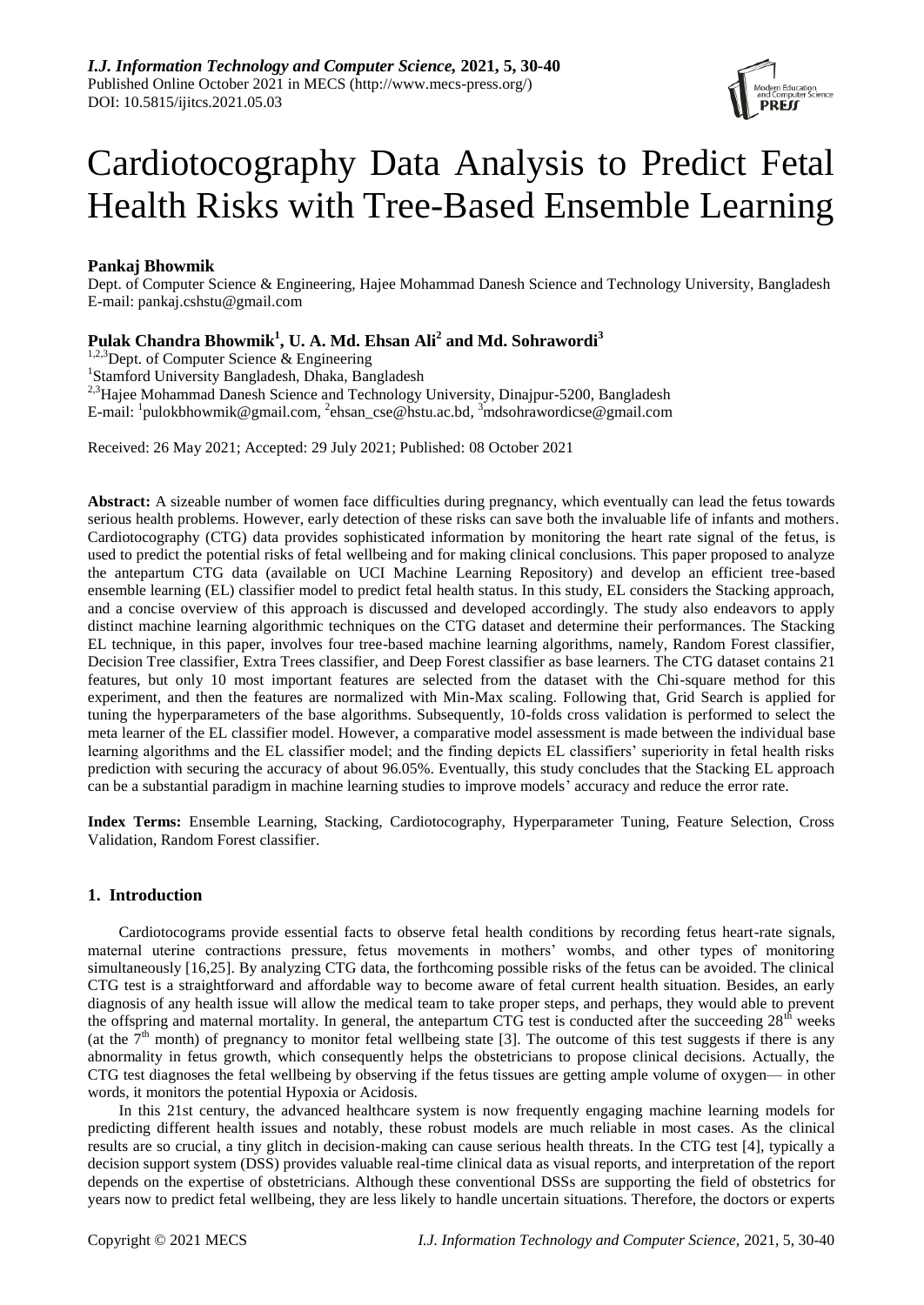in obstetrics analyze these sensitive data by hand to make the final decisions. But unintentional slips make this practice vulnerable and possibly lead to true-negative (misdiagnosis) results. However, many pieces of research [5,6,7,8] have been conducted with distinct machine learning approaches to employ some feasible systems that can predict fetal health status efficiently by analyzing CTG data. These systems are less prone to errors and can improve the prediction accuracy significantly.

This article aims to establish a predictive machine learning system that can predict the fetal wellbeing status from CTG data, perhaps can act as a DSS. However, the study intended to use only tree-based algorithms for developing the model. Why tree-based algorithms? Well, the CTG data used in this study is an imbalanced dataset, and most of the previous researches [4,6,13,14] that are experimented with tree-based algorithms showed comparatively higher efficiency on this dataset. Those prior studies suggest that tree-based algorithms can deal with the imbalanced data effectively without even resampling. Therefore, this study selected some particular popular tree-based algorithms for the experiment. Besides, the Neural Network (NN) models showed [7,8] significant performance in fetal wellbeing prediction, but they are so computationally expensive. Considering a small dataset, the NNs are prone to overfitting and without proper care, the result can be misleading.

This study strove to achieve satisfactory accuracy, concurrently reducing the number of features with feature engineering. A tree-based Stacked ensemble learning approach is considered to develop the classifier model which can predict fetal health risks on the CTG dataset. Stacked ensemble learning is a layered-structure machine learning approach that combines the predictive competency of diverse base learning algorithms to attain higher prediction accuracy compared to the individual weak learners [12]. The study investigated four tree-based algorithms to employ the Stacking EL model. Besides, the study also attempted to perform a comparative model evaluation to determine if the ensemble learning model can beat the solo learning models. The study designed a compendious analysis of each step in the Stacked EL approach and followed the corresponding steps accordingly while developing the predictive model.

## **2. Related Works**

A comprehensive study of various contemporary research works related to fetal health classification is performed. Besides, this study found most of the research works applied tree-based machine learning algorithms to accomplish this particular task. The study has also explored the prior approaches such as traditional learning, ensemble learning, deep learning, and data mining to classify fetal health status using different algorithms.

The CTG dataset is imbalanced, and it's tough to achieve higher prediction accuracy, especially on the minor categories (Suspicious, Pathological). However, the findings of several research work suggest that the tree-based algorithms handled this situation more effectively and outperformed the other traditional algorithms by reducing the error rate in classification [7,9,10,11]. In many research, the F1-score and sensitivity rate of the Suspicious case varies mostly between 45%–82% and 39%–90% respectively, on the other hand, in Pathological cases, it varies between 64%– 97% and 59–97% respectively [13,18,19,20]. Considering clinical fetal health monitoring, it may cause potential risks if those models (low F1-score and sensitivity) are applied in real-life applications.

Several ensemble machine learning approaches such as Bagging (Bootstrap aggregating) and Boosting have been applied to classify fetal wellbeing risks. In most cases, the base learners are considered as tree-based algorithms including, Decision Tree, Random Forest, J48, CART, C4.5, REP Tree, and so on. However, the ensemble learning models performed significantly well compared to the conventional algorithms [4,16,21]. Rafael M.O. Cruz et al. [27] proposed an ensemble classifier 'META-DES' that can predict fetal wellbeing status with an accuracy of 84.6%.

A comparative study by Septian Eko Prasetyo, Pulung Hendro Prastyo and Shindy Arti, shows the outcome of different classifier models with and without using the feature selection method. The CTG dataset contains 21 features, in their study, they selected 7, 10, and 15 features from the dataset using CFS Subset Evaluation, Info Gain, and Chi-Square methods respectively. Afterward, they experimented with the selected features on seven machine learning algorithms and made a comparative evaluation between the models. However, the average precision, F1-score, and sensitivity rate in most of the models remained under the 90% mark [9].

In another study, by Sahana Das, Himadri Mukherjee, Sk. Md. Obaidullah, Kaushik Roy and Chanchal Kumar Saha showed how feature selection can improve classification accuracy. The study reduced the number of features to 9 with the 'Minimum Redundancy Maximum Relevancy (MRMR)' method and secured an accuracy of 99.91% applying Random Forest classifier [5].

Yandi Chen et al. proposed a Deep Forest algorithm based intelligent model that can predict fetal abnormality with securing high accuracy. They performed the experiment with two datasets, on the public CTG dataset the model achieved a prediction accuracy of 95.07%, average F1 score of 0.920, and AUC score of 0.989. Moreover, they have integrated four basic classifiers namely, Random Forest, Weighted Random Forest, Completely Random Forest, and Gradient Boosting Decision Tree during the cascade forest phase [15]. In general, hyperparameter optimization of the learning algorithms is mostly overlooked in the existing models conducted to predict fetal health states.

Although several quality research works have been implemented to predict fetal health conditions using CTG data, from top of the authors' knowledge, this study did not find any Stacked ensemble learning approach for solving the task. Consequently, to overcome the research gap, this article proposed to develop a tree-based Stacked ensemble learning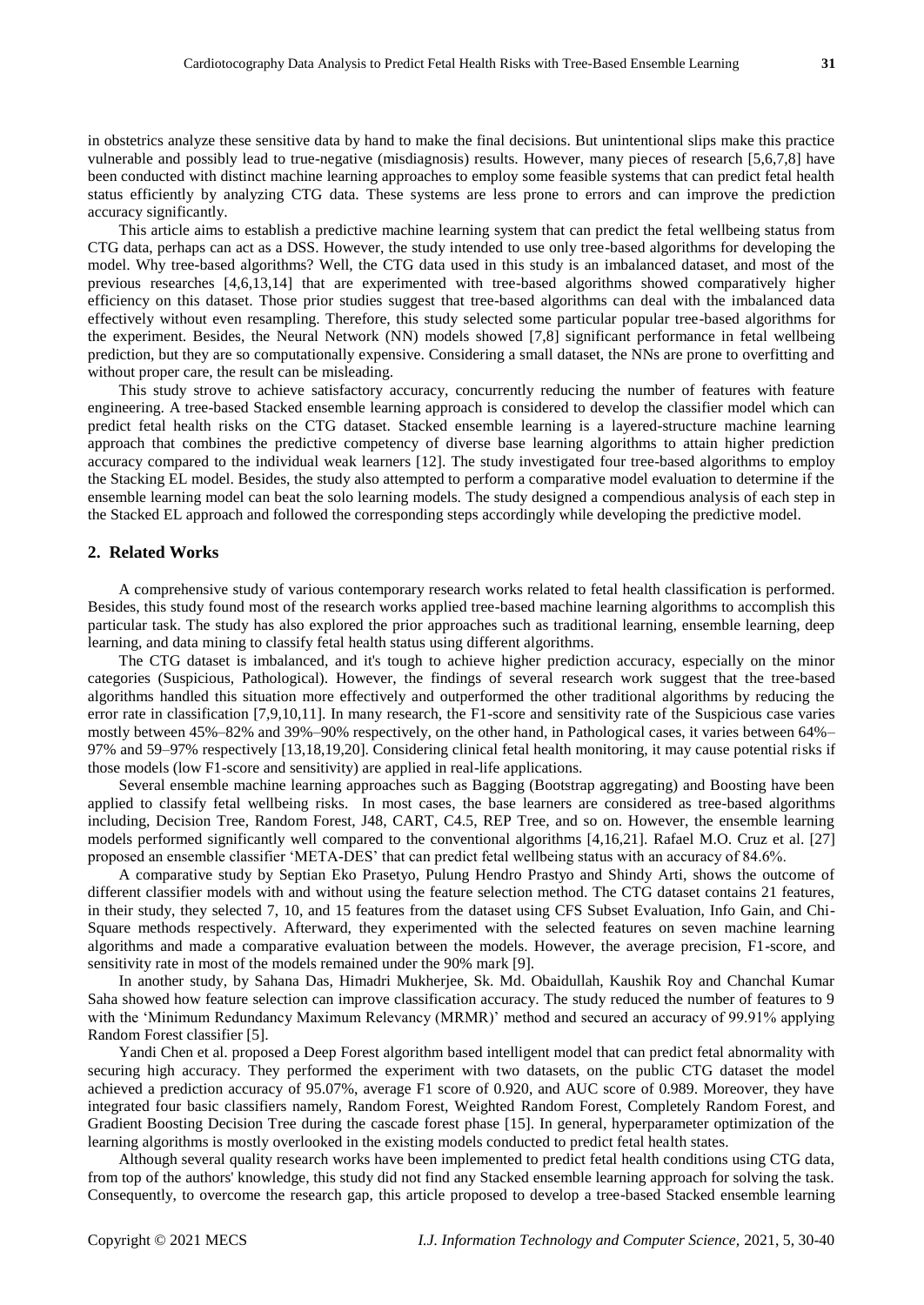classifier model to predict the fetal health condition. However, most of the existing studies did not consider dimensionality reduction techniques in their experiments. Hence, this study planned to apply statistical feature selection method for reducing the number of input variables i.e., to select only the topmost important features. In addition, the study intended to perform a comparative performance evaluation between the base learning models and the EL model.

## **3. Research Methodologies**

Fetal health abnormality in the course of pregnancy can induce deficiencies in the infants' early development, or even worse. Therefore, to deal with such unwanted situations, precise monitoring of fetal health status is a must. In this study, a robust Stacking ensemble learning classifier model is proposed to predict the prospective fetus health risks. The intended models' flow chart is shown in Fig. 1, and the system architecture is depicted in Fig. 2. The study followed the precise guidelines illustrated in the flow chart and system architecture to establish the proposed Stacking EL model. This experiment is commenced by collecting the CTG dataset from the UCI Machine Learning Repository.



Fig.1. Flow chart of proposed Ensemble Learning model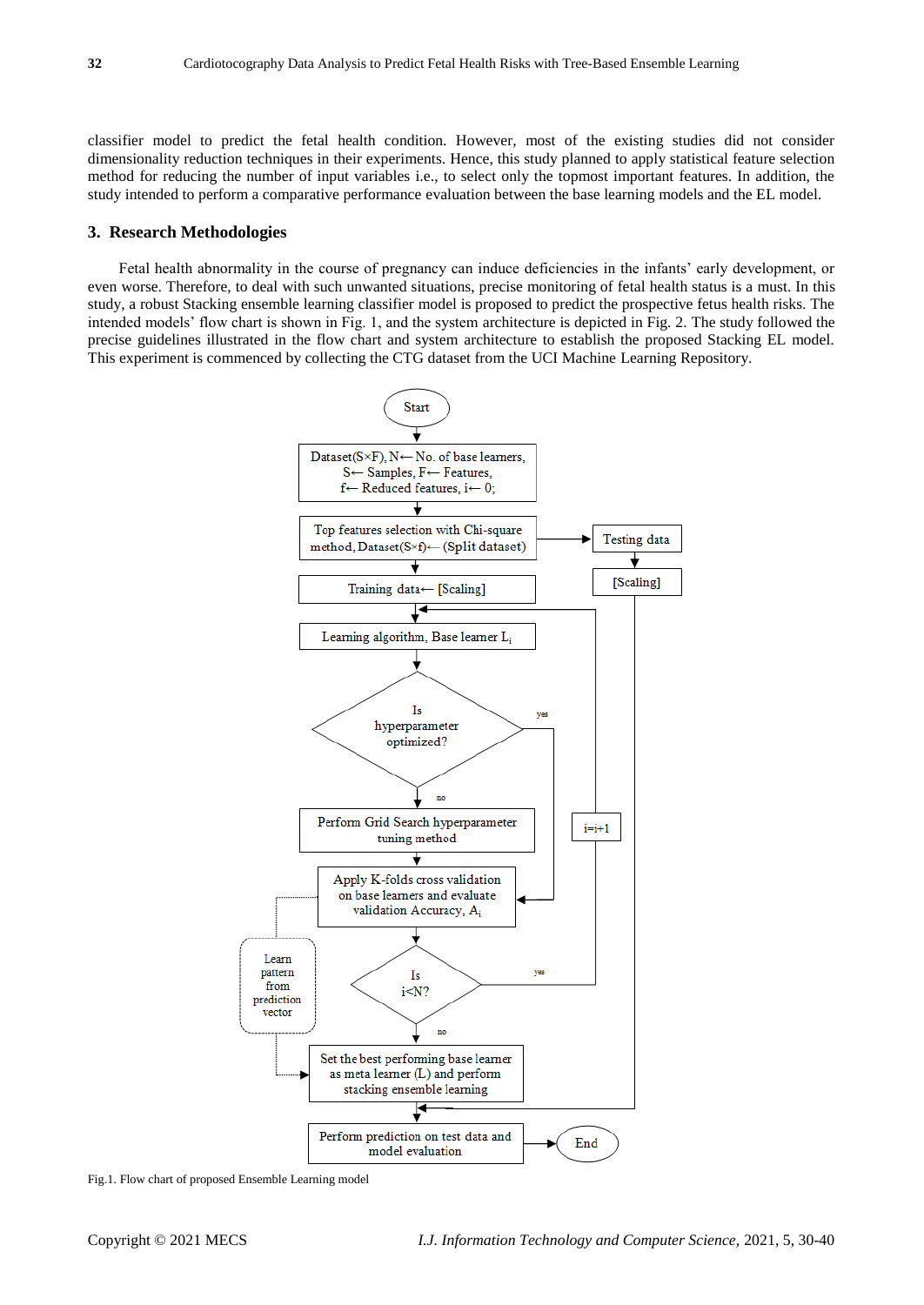

Fig.2. Proposed system structure of Stacked Ensemble Learning classifier

The K-best features are selected from the data by calculating the feature importance with the Chi-square method. Afterward, the reduced dataset is split into training and testing data with maintaining the ratio of 0.75 and 0.25. The train and test data are normalized by applying the Min-Max scaling approach. Four tree-based machine learning algorithms, including Random Forest classifier, Decision Tree classifier, Extra Trees classifier, and Deep Forest classifier are considered as base learners in the proposed Stacking ensemble learning mechanism. Besides, hyperparameter tuning of these algorithms is carried out using the Grid Search method. K-folds cross validation is performed on the base learners using the training data, and the prediction accuracy score on validation data is recorded; the process is marked as 'Level 0' in the system architecture. The base learner model, which comes with the maximum accuracy is employed as the meta learner in the EL model. Consequently, the output vector (prediction← validation) of the individual learners is stacked and fed to the meta learner for learning and getting trained as an EL classifier model; this module is labeled as 'Level 1' in the system architecture. Finally, the classifier model is ready to perform prediction on testing data. The Stacked ensemble learning approach applied in this study is discussed in Algorithm 1.

#### *Algorithm 1* Stacked Ensemble Learning Classifier

Input: CTG dataset D (training data  $D_{tr}$ , validation data  $D_{val}$ , testing data  $D_{ts}$ ), Base learning algorithms  ${L_1, L_2, \ldots, L_n}, N \leftarrow N$ o. of base learner, Stacking approach S<sub>N</sub>, i $\leftarrow 0$ ; Output: Ensemble Learning Model, E<sub>M</sub> *Process:* Step 1:  ${L_1, L_2, \ldots, L_n} \rightarrow S_N(D_{\rm tr})$ Step 2: **while** i< N do Perform K-folds cross validation on L<sub>i</sub>,  ${L_1, L_2, \ldots, L_n}$ Evaluate validation accuracy A<sub>i</sub>,  ${A_1, A_2, \ldots, A_n}$  on  $D_{val}$  **end while** Select outperformed base learner  $L_{\text{max}}$ , Select outperformed base learner L<sub>max</sub>,<br>  $L_{max} \leftarrow \underset{A_i \in L_i}{argmax} \left\{ L_1(A_1), L_2(A_2), \dots, L_n(A_n) \right\}$ Step 3: Set meta learner,  $L \leftarrow L_{\text{max}}$  and perform stacking ensemble with the base learner  ${L_1, L_2, \ldots, L_n}$ Step 4: Return  $E_M$  and perform final prediction on  $D_{ts}$ 

The proposed methodology supports the study to highly focus on the research objectives, and thus the study stuck to the guiding principles to achieve the desired outcomes. However, to combat experimental bias, the study doublechecked the proposed methods, and the data flow of the system. The study paid close attention to statistical modeling and numerical simulation of the model. Different machine learning libraries available in Python programming language such as Scikit-learn, Pandas, Numpy, Mlxtend, Matplotlib, Seaborn are applied to implement the proposed system. The Jupyter Notebook, an interactive web tool, is used to simulate and deploy the machine learning models.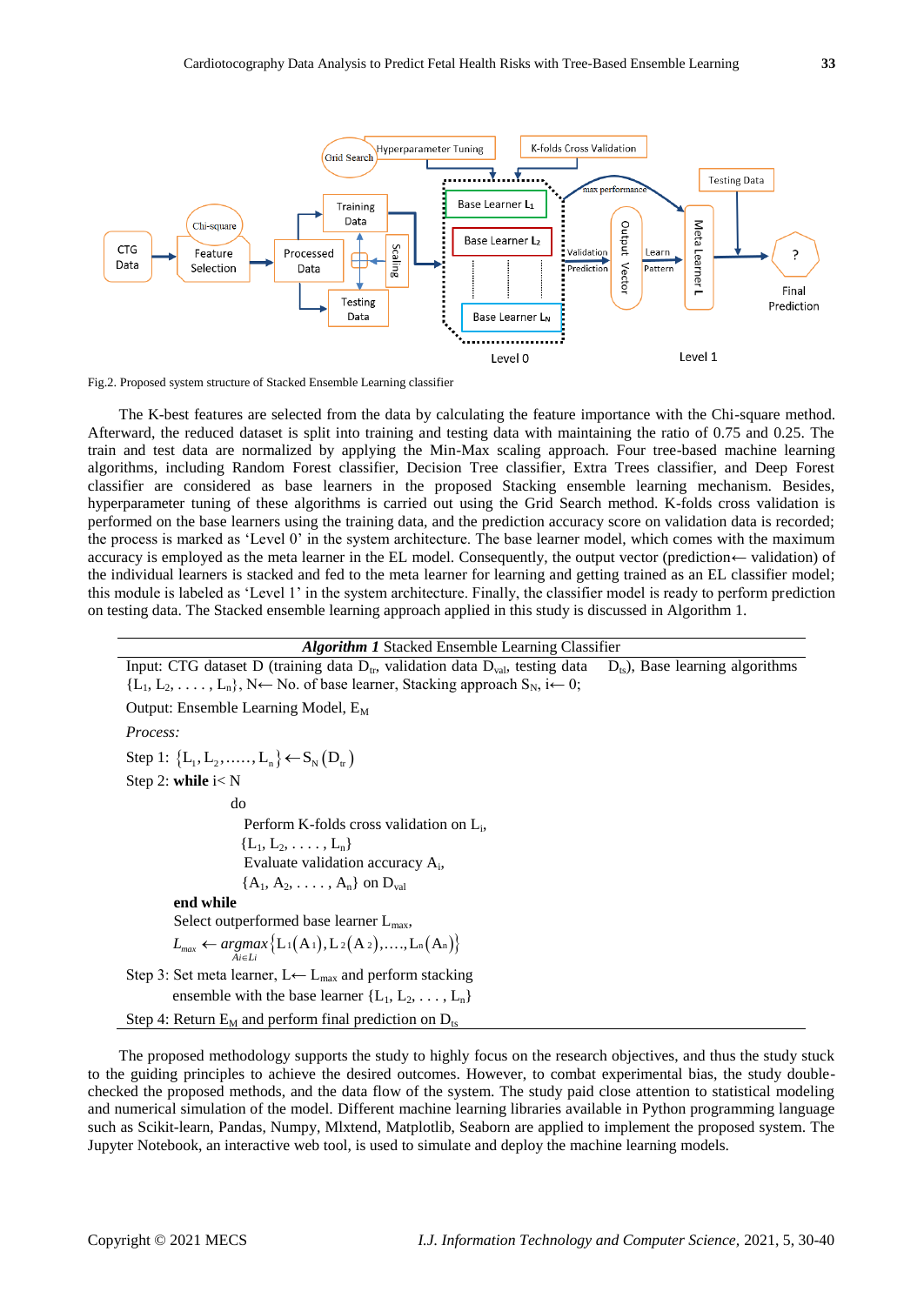### **4. Result Analysis and Discussion**

#### *4.1. Dataset description*

The CTG dataset, used to investigate the outcome of the proposed EL model, is gathered from the Machine Learning Repository of the University of California Irvine (UCI). It is an open-source standard dataset and was found by the SisPorto project of the University of Porto, Portugal. The dataset was labeled by three professional obstetricians [1,2].



Fig.3. Graphical representation of CTG dataset

There are 21 features recorded in the CTG dataset [1], which were generated by combining the results of fetal heart-rate signal, uterine contraction pressure, and other measurements. There are 2 target variables in this data— the first one is classifying the pattern (1-10), and the other is classifying fetal health status such as Normal (N), Suspect (S), and Pathological (P); this study considered the later one. The dataset contains 2126 observations, among which 1655 samples belong to the N-class, 295 and 176 samples belong to the S and P-class respectively. It is an imbalanced dataset since a significant number of instances possess in a single class, to exemplify, the Normal-class contains 77.85% of the entire samples. Besides, for clear understanding, a visual representation of the CTG data distribution is depicted in Fig. 3.

#### *4.2. Feature Selection and Scaling*

Feature selection in machine learning studies is a method of selecting the most relevant features from a dataset. The selected features show a high correlation with the target variable. Besides, the feature selection technique helps to prevent the curse of dimensionality and simplifies the training models [24,26].

The shape (sample, feature) of the CTG dataset is (2126, 21). The dataset contains 21 features but not all of them are equally important to perform prediction. Therefore, the study applied the Chi-square feature selection method to capture the  $K(=10)$ -best features from the CTG data and the shape of the data reduced to (2126, 10). Since the feature size is reduced, consequently the degree of computations as well as the complexity of the final classifier model will be minimized. The topmost important features are shown in Fig. 4 with the feature importance score. The Chi-square score specifies the correlation of features with the target class. In this method, frequency distributions are stored in the contingency tables. Let's consider the observed frequency of a feature in  $i<sup>th</sup>$  position of the table is  $O_i$  and the expected frequency is E<sub>i</sub>. Now, the Chi-square value of that feature calculated as,

$$
X^{2} = \sum_{i}^{n} \frac{(O_{i} - E_{i})^{2}}{E_{i}}
$$
 (1)

In real-world data, the value of observed features frequently varies in an unsteady range. Besides, the features with high weight can have a higher impact on the objective function, can add bias to the experimental results. In machine learning studies, feature scaling is an essential data processing strategy in which the independent features (variables) of a dataset are normalized on a fixed scale. It allows each feature to play an equal contribution in optimizing the objective function.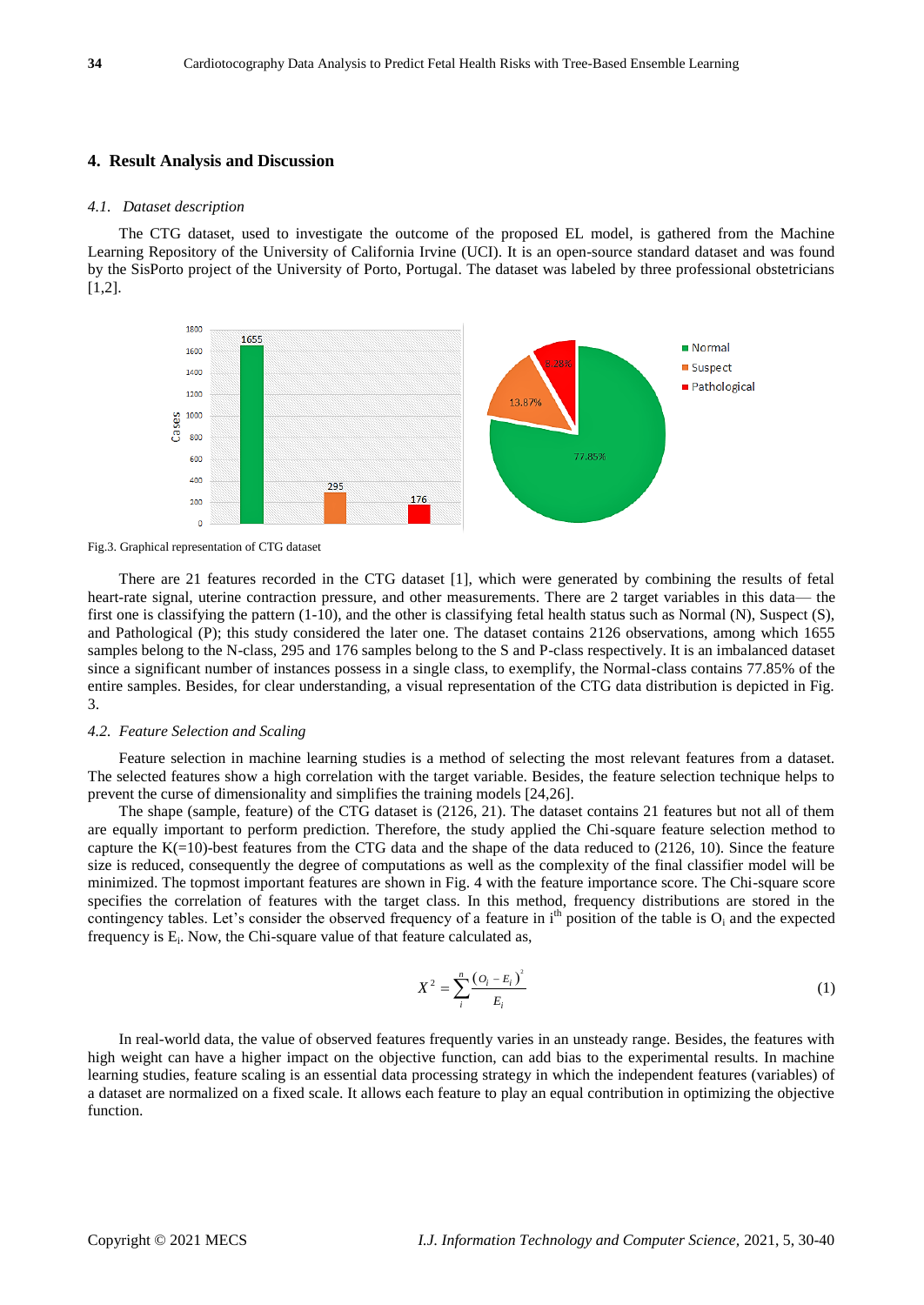

Fig.4. Top 10 features selected with Chi-square

After splitting the dataset, both the training and testing data are normalized with the Min-Max feature scaling method⸺ in a range of [0,1]. The CTG data contains both discrete and continuous values, therefore the features are scaled to perform bias-free and accurate predictions. Let, X is a random feature in the feature space, its actual and normalized value is  $X_{val}$ , and  $X_{scaled}$  respectively. Here,  $X_{min}$  is the minimum and  $X_{max}$  is the maximum value of the feature in the list. The equation of Min-Max feature scaling to calculate the normalized value of feature X is defined in  $Eq<sup>n</sup>$ . (2).

$$
X_{scaled} = \frac{X_{val} - X_{min}}{X_{max} - X_{min}}
$$
 (2)

#### *4.3. Base Learning Algorithms: Stacked Ensemble Learning*

The study approached to experiment with four tree-based machine learning algorithms, namely, Random Forest classifier, Decision Tree classifier, Extra Trees classifier, and Deep Forest classifier as base learning algorithms for developing an ensemble learning model. However, hyperparameter optimization of these base learner algorithms is carried out with the Grid Search hyperparameter tuning technique. In machine learning studies, hyperparameter optimization is the process of tuning the initialized (default) parameters of an algorithm, and it helps the algorithm to choose the best match hyperparameters for a given dataset [22]. Previous studies [22,23] showed that an algorithm 'Aop' with optimized hyperparameters can perform better than the same algorithm 'Adf' with having the default hyperparameter. The tuned hyperparameters of the base algorithms tabulated in Table 1.

| <b>Base Learner</b> | Optimized Hyperparameter                                                             | Method      |  |  |
|---------------------|--------------------------------------------------------------------------------------|-------------|--|--|
| Decision Tree       | criterion='entropy', max_depth=10, max_features='log2',<br>$min\_samples\_split = 3$ | Grid Search |  |  |
| Random Forest       | criterion='entropy', n_estimators=100, min_samples_leaf=1,<br>$min$ _samples_split=2 |             |  |  |
| Extra Trees         | criterion='entropy', n_estimators=100, max_depth=15,<br>$min$ _samples_split=2       | Grid Search |  |  |
| Deep Forest [17]    | n_estimators=50, max_layers=4, min_samples_leaf=1                                    | Manual      |  |  |

Table 1. Tuned Hyperparameter of Base Learners

#### *A. Level 0: K-Folds Cross Validation*

At 'Level 0' of the system, K  $(=10)$ -folds cross validation is performed on each base learner algorithm using the training dataset. Here, the training data is divided into 10-folds, and during cross validation (K-1)-folds i.e., 9 out of 10 folds are claimed as train data, and the rest of the fold is claimed as validation data. Cross validation is an iterative process, and the number of iterations is equal to the number of folds (K), still in each iteration the validation fold changes. The meta classifier of 'Level 1' is selected based on the performance of base learners on validation data.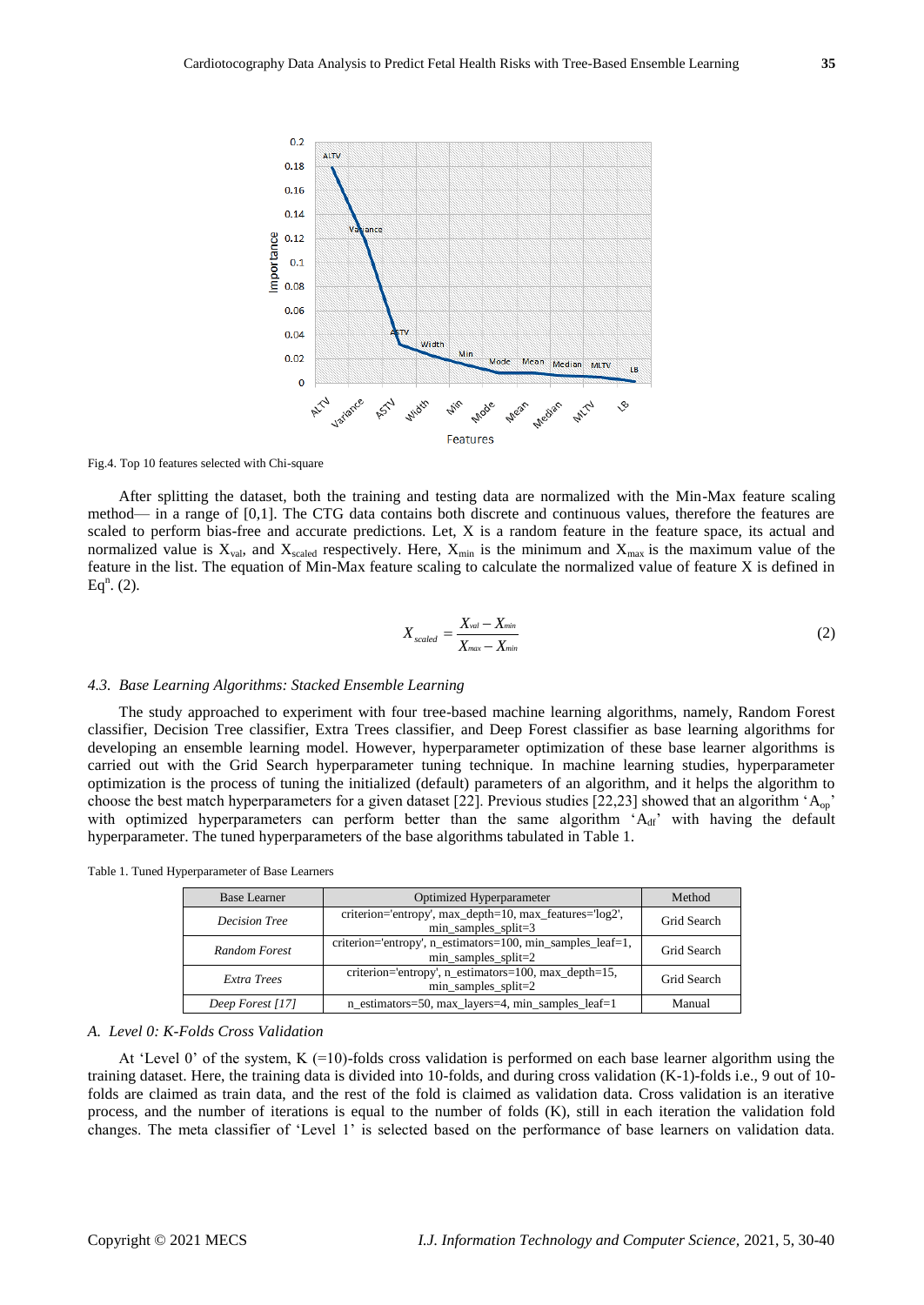

Fig.5. Train VS Validation curve of base learning algorithms (A, B, C, D) in CV.

Therefore, the study made a comprehensive assessment of these base learners' performance throughout the cross validation. The training and validation curve of these base learners is shown in the following Fig. 5.

However, the performance evaluation of each base learner in cross validation (CV) is shown in Table 2. The Random Forest classifier model outweighs the other three models and the model showed about 93.92% accuracy on validation data, where Decision Tree classifier, Extra Trees classifier, and Deep Forest classifier obtains 91.03%, 93.35%, and 93.73% respectively. The study also estimated the Standard Deviation (Std.) value of the base learners. Since the base learning algorithm Random Forest came up with the maximum outcome in validation, it is set as the meta classifier for the ensemble learning model.

Table 2. Performance Evaluation of Base Learners in CV

| <b>Base Learner</b>  | Precision | Recall | F <sub>1</sub> -score | Accuracy | Std.  |
|----------------------|-----------|--------|-----------------------|----------|-------|
| <b>Decision Tree</b> | 0.8559    | 0.8231 | 0.8351                | 91.03%   | 0.023 |
| <b>Random Forest</b> | 0.9181    | 0.8647 | 0.8864                | 93.92%   | 0.020 |
| Extra Trees          | 0.9018    | 0.8529 | 0.8732                | 93.35%   | 0.025 |
| Deep Forest          | 0.9065    | 0.8675 | 0.8830                | 93.73%   | 0.022 |

#### *B. Level 1: Stacking and Building EL Classifier*

After selecting the meta learner, all the output vectors propagated from the base learning algorithms during validation are stacked and approached to pass them into the ensemble learning classifier model. Consequently, the meta learner learns the patterns from the predictions (←validation) of individual base learners. The EL approach ensembles all the base learners and stacks their decisions, as a result, the meta learner gets well trained and reduces the error rate. For instance, let a base learner *A* makes an error on a test sample *T* in prediction space and another base learner *B* provides a correct output on *T*. Now, the meta learner in ensemble learning will make a predictive analysis thus it can resolve the possible errors (minimize loss function) that can encounter in individual the base learners (A or B). However, after being ensembled and trained, the Stacked EL classifier model is ready to perform prediction on the testing dataset.

#### *C. Model Evaluation and Comparison*

The experimental result illustrates, the EL model provides a classification accuracy of about 96.05% on the test dataset. The model evaluation metric of the EL classifier model shows the average F1-score of 0.9320, Precision score of 0.9627, Recall score of 0.9063. Besides, the Kappa score of the model is 0.8875, the zero-one loss score is 0.0395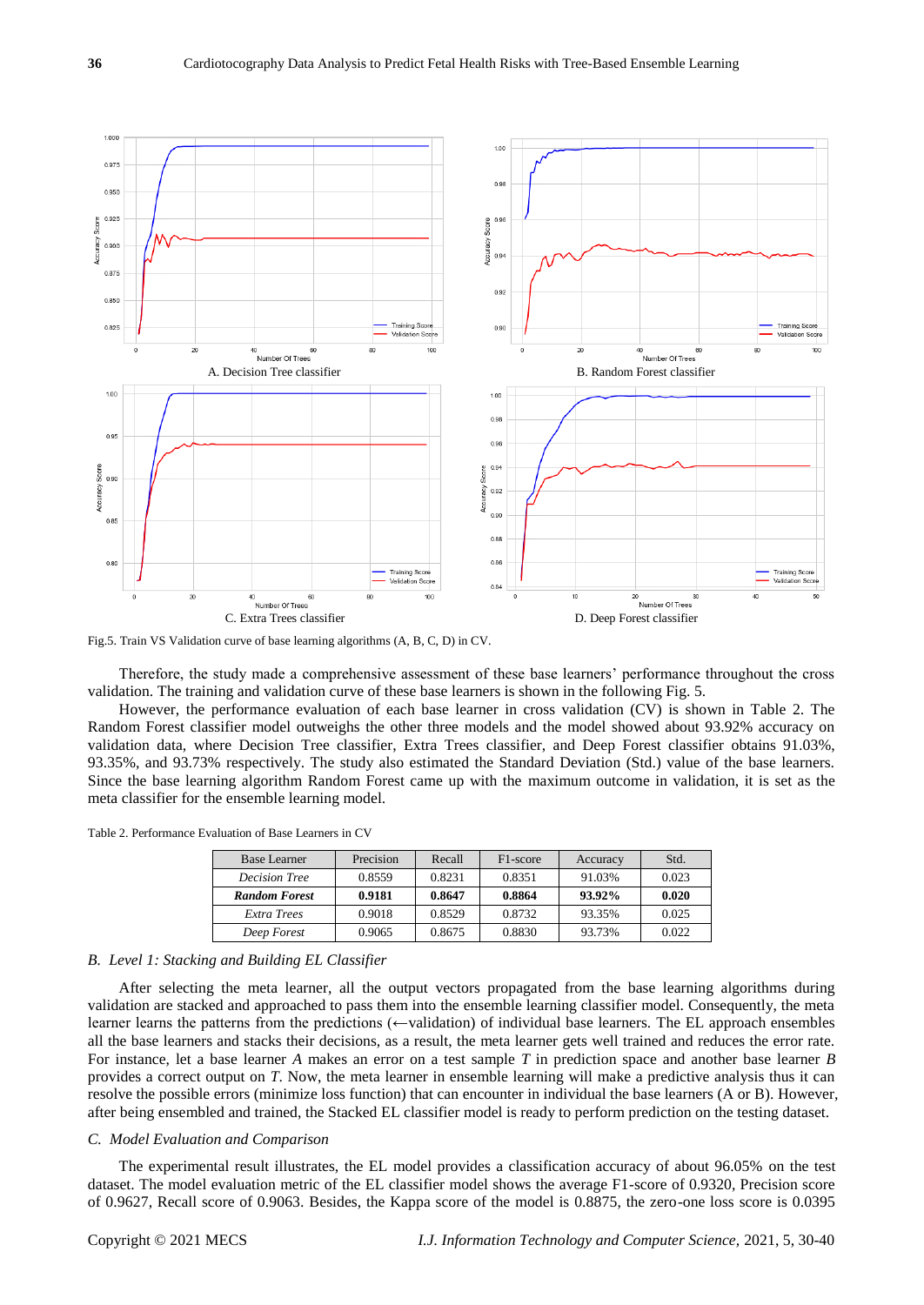and the area under curve (AUC) score is 0.9595. The confusion matrix depicts, 511 samples out of 532 CTG testing samples were truly classified (True Positive) and the rest of the samples were misclassified (False Positive). However, the model secured a sensitivity rate of 99.52% on the Normal-class, 80.49% and 91.89% on the Suspicious and Pathological-class respectively. Besides, the F1-score of Normal, Suspicious and Pathological class is 97.74%, 87.42% and 94.44% respectively. Fig. 6 illustrates the receiver operating characteristic (ROC) curve and AUC score of the three classes (Normal  $= 0.95$ , Suspicious  $= 0.94$ , and Pathological  $= 0.98$ ) predicted by the EL model.



Fig.6. The ROC curve of Stacked classifier model

However, to perform a comparative assessment, the study also evaluates the performance metrics of the individual base learner algorithms on the testing dataset. The outcome of the models and comparison with the proposed EL classifier is tabulated in Table 3. The study compared the evaluation matrices, mean square error (MSE), coefficient of determination  $(R^2)$ , Kappa score, AUC score, and error rate of the models.

| Classifier Model         | $MSE \psi$ | $R^2$<br>$\sqrt{2}$ | Kappa T | Precision $\uparrow$ | Recall $\uparrow$ | $F1$ -score $\mathbf{\Lambda}$ | Accuracy<br>m | Error Rate $\psi$ | AUC $\uparrow$ |
|--------------------------|------------|---------------------|---------|----------------------|-------------------|--------------------------------|---------------|-------------------|----------------|
| Decision Tree            | 0.092      | 0.925               | 0.7987  | 0.8734               | 0.8877            | 0.8804                         | 92.48%        | 0.0752            | 0.9127         |
| Random Forest            | 0.077      | 0.951               | 0.8635  | 0.9321               | 0.9055            | 0.9178                         | 95.11%        | 0.0489            | 0.9257         |
| <b>Extra Trees</b>       | 0.062      | 0.949               | 0.8567  | 0.9395               | 0.8900            | 0.9132                         | 94.92%        | 0.0508            | 0.9165         |
| Deep Forest              | 0.085      | 0.944               | 0.8430  | 0.9095               | 0.8826            | 0.8954                         | 94.36%        | 0.0564            | 0.9128         |
| <b>Ensemble Learning</b> | 0.051      | 0.961               | 0.8875  | 0.9627               | 0.9063            | 0.9320                         | 96.05%        | 0.0395            | 0.9595         |

Table 3. Performance Comparison of Classifier Models

The performance evaluation metrics in Table 3, demonstrate the individual models— Decision Tree classifier, Random Forest classifier, Extra trees classifier, and Deep Forest classifier obtain prediction accuracy of about 92.48%, 95.11%, 94.92%, and 94.36% respectively. Besides, the models achieved promising 'coefficient of determination' and AUC score. The Random Forest classifier model outruns the other typical base learning models in fetal health risks prediction. Although the individual classifier models showed reasonable outcomes, the Stacking ensemble learning approach has boosted the performance to the next level. Comparing with the Random Forest model, the Kappa, Precision, F1-measure, and Accuracy score in the ensemble learning approach is increased by 2.40%, 3.06%, 1.42%, and 0.94% respectively. The AUC score, on the other hand, is improved nearly by 3.50%. Evidently, it can be argued that the Staking ensemble learning approach has notably enhanced the performance of the base learning model. Performance comparison of the previous research models with the proposed model is cataloged in Table 4.

The premise of this study is to develop a Stacking ensemble learning system that can effectively predict fetal health issues, and to investigate the performance metrics along with traditional tree-based models. Overall, the proposed methodology facilitated the learning models to achieve satisfactory performance. Conforming the research flow, the study reduced the dimensionality of data significantly with the Chi-square feature selection method. Hyper-parameters of base learning algorithms were optimized with Grid Search that made the algorithms more compatible. Besides, Kfold cross validation was performed to select the meta learner of the final model, and it ensures no existence of selection bias or data overfitting. The comparative assessment concludes that the proposed Stacked ensemble model outweighed the individual models and performed significantly well on testing the CTG samples. In fact, it surpassed the solo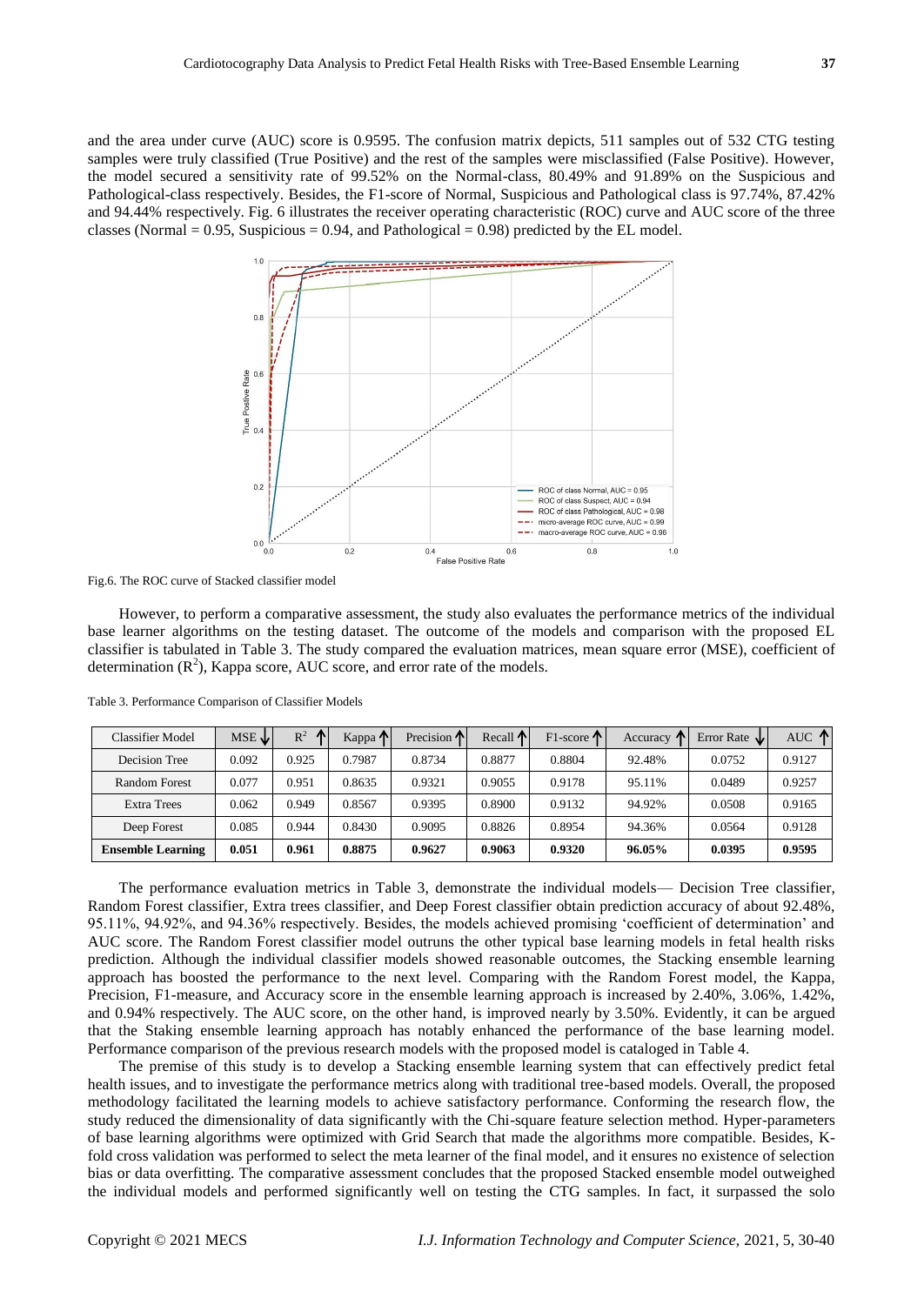#### learning models in all evaluation parameters considered in this assessment.

| <b>Research Reference</b>                                      | <b>Best Method</b>                | Feature, Target class | Performance                                                               |  |
|----------------------------------------------------------------|-----------------------------------|-----------------------|---------------------------------------------------------------------------|--|
| Yandi Chen et al. [15], 2021                                   | Deep Forest                       | 21,3                  | Accuracy 95.07 %, F1-score 0.9201                                         |  |
| Septian Eko Prasetyo et al. [9], 2021                          | Random Forest                     | 10.3                  | Accuracy 93.74%, Kappa score 0.8262,<br>F1-score 0.937                    |  |
| K. Agrawal and H. Mohan [19], 2019                             | <b>Support Vector Machine</b>     | 21,3                  | Accuracy 92.39%, F1-score 0.8424                                          |  |
| M. M. Imran Mollaet al. [13], 2019                             | Random Forest                     | 21,3                  | Accuracy 94.80%, F1-score 0.948                                           |  |
| Razman Afridi et al. [28], 2019                                | Na we Bayes                       | 16,3                  | Accuracy 85.88%, F1-score 0.8950                                          |  |
| Syifa Fauziyah Nurul Islam and Intan<br>Nurma Yulit [14], 2019 | Random Forest                     | 21,3                  | Accuracy 95.11%                                                           |  |
| M. Ramlaet al. [20], 2018                                      | CART with Gini Index              | 21,3                  | Accuracy 90.12%, F1-score 0.90                                            |  |
| Sumedh Anand Sontakke et al. [10],<br>2018                     | Random Forest                     | 21,3                  | Accuracy 93.40%, Kappa score 0.817                                        |  |
| Rafael M.O. Cruz et al. [27], 2015                             | META-DES, ensemble classifier     | 21,3                  | Accuracy 84.62%                                                           |  |
| S. A. A. Shah et al. [21], 2015                                | Bagging based Random Forest       | 21,3                  | Accuracy 94.73%, F1-score 0.9047                                          |  |
| Pankaj Bhowmik et al. [This Paper]                             | <b>Stacking Ensemble Learning</b> | 10,3                  | Accuracy 96.05%, Kappa score 0.8875,<br>F1-score 0.9320, AUC score 0.9595 |  |

Table 4. Performance comparison between the proposed method and the existing works

#### **5. Conclusion**

Pregnancy is a natural process, but sometimes it does not run smoothly. Nowadays, fetal abnormalities, including a congenital heart defect, fetal distress, hypoxia, or acidosis are becoming a growing worldwide issue, but early detection can be helpful to combat the forthcoming risks. The CTG data provides crucial information to make a precise diagnosis of the fetus's health state. However, this critical data is inspected manually by the professionals in obstetrics, sometimes which can be misleading and perhaps can lead to life-threatening conditions. Therefore, in this article, a tree-based ensemble learning model is proposed that can be deployed as an automated DSS to predict fetal abnormality on the CTG dataset. The study considered a Stacking ensemble learning approach to build the classifier model. The meta learner of the model is selected by applying 10-folds cross validation on the base learning algorithms. Afterward, building the ensemble learning model, it is employed to predict the CTG samples and the model achieved a favorable accuracy of about 96.05%. The model also proved its superiority in a comparative assessment with base learners.

The existing studies [10,13,14,15,19,20,21] generally used all the available features (21) of the CTG dataset to build their models. Mohammad Saber Iraji [8] implemented several neural network models, among them the DSSAEs (deep stacked sparse auto-encoders) achieved the maximum accuracy of 96.77%, yet the model applied all the 21 features. In contrast, this study utilized less than 50% (10 features) of the defined features from the CTG dataset and achieved an outstanding performance.

Septian Eko Prasetyo et al. [9] applied the Chi-square feature selection technique to select the 10 most important features from CTG data and secured 93.46% accuracy with Random Forest Classifier. But with the same feature selection method and number of features, this study has improved the prediction accuracy by 2.59%. Razman Afridi et al. [28] chose 16 high correlated attributes with a tool called 'Rapid Miner Studio' and achieved the highest accuracy of 85.88% with the Na ve Bayes classifier model.

The outcome of this study reveals that by combining the predictive power of base learning algorithms, the Stacked ensemble learning approach has boosted the overall accuracy. Besides, the overall methodology proposed to develop the ensemble learning model can be applied in several other clinical decision-making applications such as the prediction of diabetes, cancer, heart attack, and so forth. However, the proposed study used only the tree-based algorithms, and the model achieved 'an average' sensitivity and specificity rate (80%–95%) in the minor classes. In the future, the study will attempt to cover a variety of heterogeneous algorithms for ensemble learning and will highly focus on improving the accuracy rate of minor classes in the imbalanced dataset.

## **References**

- [1] Dua, D. and Graff, C., "UCI machine learning repository," [Online]. Available: archive.ics.uci.edu/ml/datasets/Cardiotocography
- [2] Ayres de Campos, Diogo, et al. "SisPorto 2.0: a program for automated analysis of cardiotocograms", *Journal of Maternal-Fetal Medicine*, vol. 9, no.5, pp. 311-318, Sep-Oct 2000.
- [3] Md Zannatul Arif, Rahate Ahmed, Umma Habiba Sadia, Mst Shanta Islam Tultul and Rocky Chakma, "Decision Tree Method Using for Fetal State Classification from Cardiotography Data," *Journal of Advanced Engineering and Computation*, vol. 4, no. 1, pp. 64-73, March 2020.
- [4] Abdulhamit Subasi, Bayader Kadasa and Emir Kremic, "Classification of the Cardiotocogram Data for Anticipation of Fetal Risks using Bagging Ensemble Classifier," *Procedia Computer Science*, vol. 168, pp. 34-39, 2020.
- [5] Sahana Das, Himadri Mukherjee, Sk. Md. Obaidullah, Kaushik Roy and Chanchal Kumar Saha, "Ensemble based technique for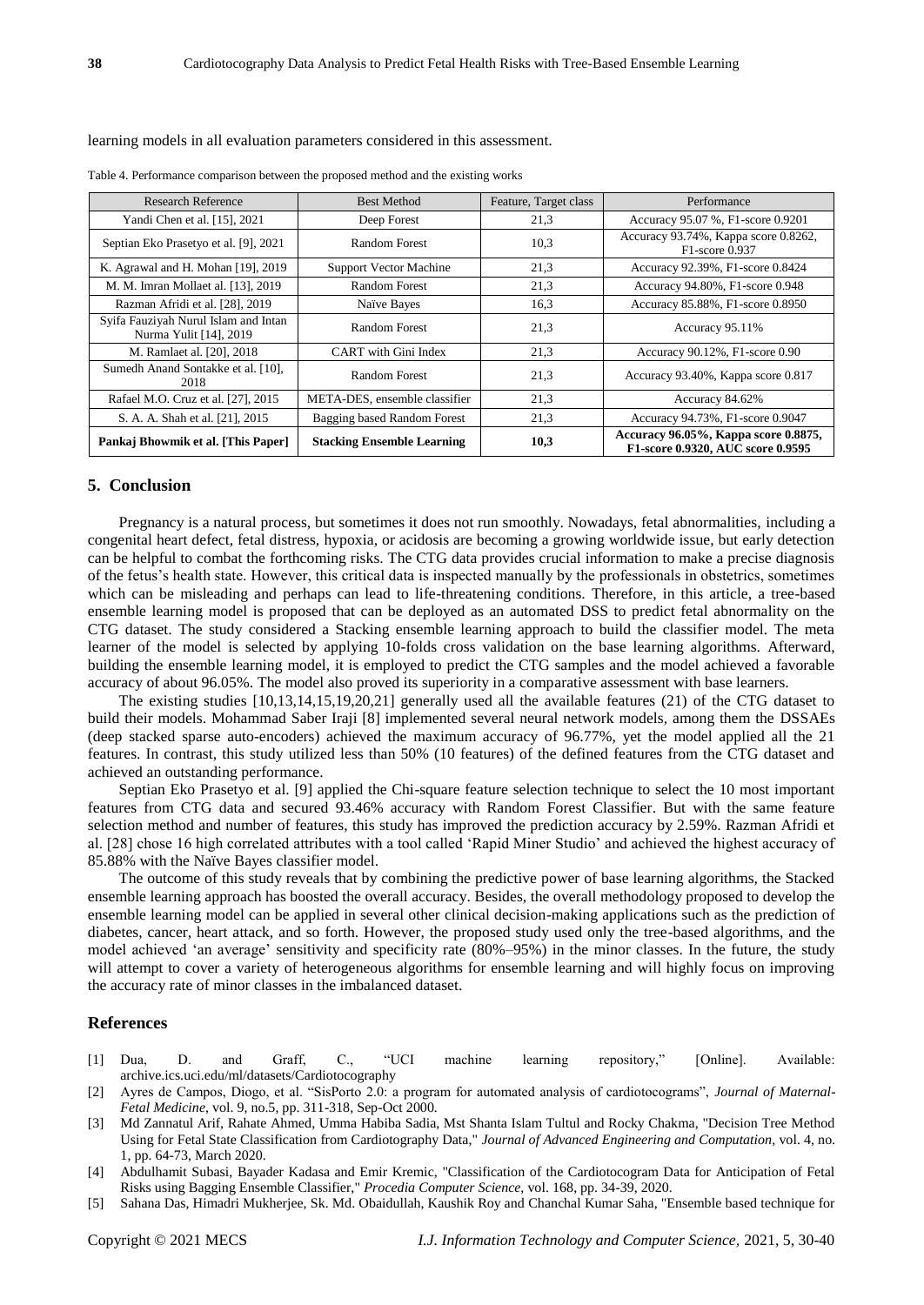the assessment of fetal health using cardiotocograph – a case study with standard feature reduction techniques," *Multimedia Tools and Applications*, vol. 79, issue 47-48, pp. 35147 - 35168, April 2020.

- [6] Jia-ying Chen, Xiao-cong Liu, Hang Wei, Qin-qun Chen, Jia-ming Hong, Qiong-na Li and Zhi-feng Hao, "Imbalanced Cardiotocography Multi-classification for Antenatal Fetal Monitoring Using Weighted Random Forest," *International Conference, ICSH 2019*, Shenzhen, China, pp. 75-85, July 2019, Springer, Cham.
- [7] Hakan Sahin and Abdulhamit Subasi, "Classification of the cardiotocogram data for anticipation of fetal risks using machine learning techniques," *Applied Soft Computing*, vol. 33, pp. 231-238, August 2015.
- [8] Mohammad Saber Iraji, "Prediction of fetal state from the cardiotocogram recordings using neural network models," *Artificial Intelligence in Medicine*, vol. 96, pp. 33-44, May 2019.
- [9] Septian Eko Prasetyo, Pulung Hendro Prastyo and Shindy Arti, "A Cardiotocographic Classification using Feature Selection: A Comparative Study," *Journal of Information Technology and Computer Engineering (JITCE)*, vol. 5, no. 01, pp. 25-32, March 2021.
- [10] Sumedh Anand Sontakke, Jay Lohokare, Reshul Dani and Pranav Shivagaje, "Classification of Cardiotocography Signals using Machine Learning," *2018 Intelligent Systems Conference (IntelliSys)*, pp. 439-450, Springer, Cham.
- [11] E. Kannan, S. Ravikumar, A. Anitha, Sathish A. P. Kumar and M. Vijayasarathy, "Analyzing uncertainty in cardiotocogram data for the prediction of fetal risks based on machine learning techniques using rough set," *Journal of Ambient Intelligence and Humanized Computing*, January 2021.
- [12] Susan Yuhou Xia, "Using a Stacking Model Ensemble Approach to Predict Rare Events," *Conference Talks, SciPy 2019, 18th annual Scientific Computing with Python Conference*, in Austin, Texas, USA. [Online]. Available: youtube.com/watch?v=6oD5K0x1k7c&t=551s
- [13] M. M. Imran Molla, Julakha Jahan Jui, Bifta Sama Bari, Mamunur Rashid and Md Jahid Hasan, "Cardiotocogram Data Classification Using Random Forest Based Machine Learning Algorithm," *Proceedings of the 11th National Technical Seminar on Unmanned System Technology 2019*, *Lecture Notes in Electrical Engineering*, vol 666. Springer, Singapore.
- [14] Syifa Fauziyah Nurul Islam and Intan Nurma Yulita, "Predicting Fetal Condition from Cardiotocography Results Using the Random Forest Method," *7th Mathematics, Science, and Computer Science Education International Seminar, MSCEIS 2019*, Bandung, West Java, Indonesia.
- [15] Yandi Chen, Ao Guo, Qinqun Chen, Bin Quan, Guiqing Liu, Li Li, Jiaming Hong, Hang Wei and Zhifeng Hao, "Intelligent classification of antepartum cardiotocography model based on deep forest," *Biomedical Signal Processing and Control*, vol. 67, Article 102555, May 2021.
- [16] Satish Chandra Reddy Nandipati, "Classification and Feature Selection Approaches for Cardiotocography by Machine Learning Techniques", *Journal of Telecommunication, Electronic and Computer Engineering*, vol. 12, no. 1, pp. 7-14, January - March 2020.
- [17] Zhi-Hua Zhou and Ji Feng, "Deep Forest," *National Science Review*, vol. 6, no. 1, pp. 74-86, Jan. 2019.
- [18] Sundar.C, M. Chitradevi and G. Geetharamani, "Classification of Cardiotocogram Data using Neural Network based Machine Learning Technique", *International Journal of Computer Applications*, vol. 47, no. 14, pp.19-25, June 2012.
- [19] K. Agrawal and H. Mohan, "Cardiotocography Analysis for Fetal State Classification Using Machine Learning Algorithms," *2019 International Conference on Computer Communication and Informatics (ICCCI)*, 2019, pp. 1-6, doi: 10.1109/ICCCI.2019.8822218
- [20] M. Ramla, S. Sangeetha and S. Nickolas, "Fetal Health State Monitoring Using Decision Tree Classifier from Cardiotocography Measurements," *2018 Second International Conference on Intelligent Computing and Control Systems (ICICCS)*, 2018, pp. 1799-1803, doi: 10.1109/ICCONS.2018.8663047
- [21] S. A. A. Shah, W. Aziz, M. Arif and M. S. A. Nadeem, "Decision Trees Based Classification of Cardiotocograms Using Bagging Approach," *2015 13th International Conference on Frontiers of Information Technology (FIT)*, 2015, pp. 12-17, doi: 10.1109/FIT.2015.14
- [22] P. Bhowmik, M. Sohrawordi, U. A. M. Ehsan Ali, M. N. Hasan and P. K. Roy, "Analysis of Social Media Data to Classify and Detect Frequent Issues Using Machine Learning Approach," *2020 2nd International Conference on Advanced Information and Communication Technology (ICAICT)*, 2020, pp. 394-399, doi: 10.1109/ICAICT51780.2020.9333452
- [23] Xianping Du, Hongyi Xu and Feng Zhu, "Understanding the Effect of Hyperparameter Optimization on Machine Learning Models for Structure Design Problems," *Computer-Aided Design*, vol. 135, Article 103013, 2021, doi: 10.1016/j.cad.2021.103013
- [24] Abdullah Al Imran, Ananya Rahman, Humayoun Kabir, Shamsur Rahim, "The Impact of Feature Selection Techniques on the Performance of Predicting Parkinson's Disease", *International Journal of Information Technology and Computer Science (IJITCS)*, Vol.10, No.11, pp.14-29, 2018. DOI: 10.5815/ijitcs.2018.11.02
- [25] Sahana Das, Kaushik Roy, Chanchal K. Saha, "Establishment of Automated Technique of FHR Baseline and Variability Detection Using CTG: Statistical Comparison with Expert's Analysis", *International Journal of Information Engineering and Electronic Business (IJIEEB)*, Vol.11, No.1, pp. 27-35, 2019. DOI: 10.5815/ijieeb.2019.01.04
- [26] Kemal Akyol, Baha Şen, "Diabetes Mellitus Data Classification by Cascading of Feature Selection Methods and Ensemble Learning Algorithms", *International Journal of Modern Education and Computer Science (IJMECS)*, Vol.10, No.6, pp. 10-16, 2018. DOI: 10.5815/ijmecs.2018.06.02
- [27] Rafael M.O. Cruz, Robert Sabourin, George D.C. Cavalcanti, Tsang Ing Ren, "META-DES: A dynamic ensemble selection framework using meta-learning", *Pattern Recognition*, vol. 48, no. 5, pp. 1925-1935, May 2015, DOI: 10.1016/j.patcog.2014.12.003
- [28] R. Afridi, Z. Iqbal, M. Khan, A. Ahmad, and R. Naseem, "Fetal Heart Rate Classification and Comparative Analysis Using Cardiotocography Data and Known Classifiers", *International Journal of Grid and Distributed Computing (IJGDC)*, ISSN: 2005-4262 (Print); 2207-6379 (Online), NADIA, vol. 12, no. 1, pp. 31-42, Jun 2019.